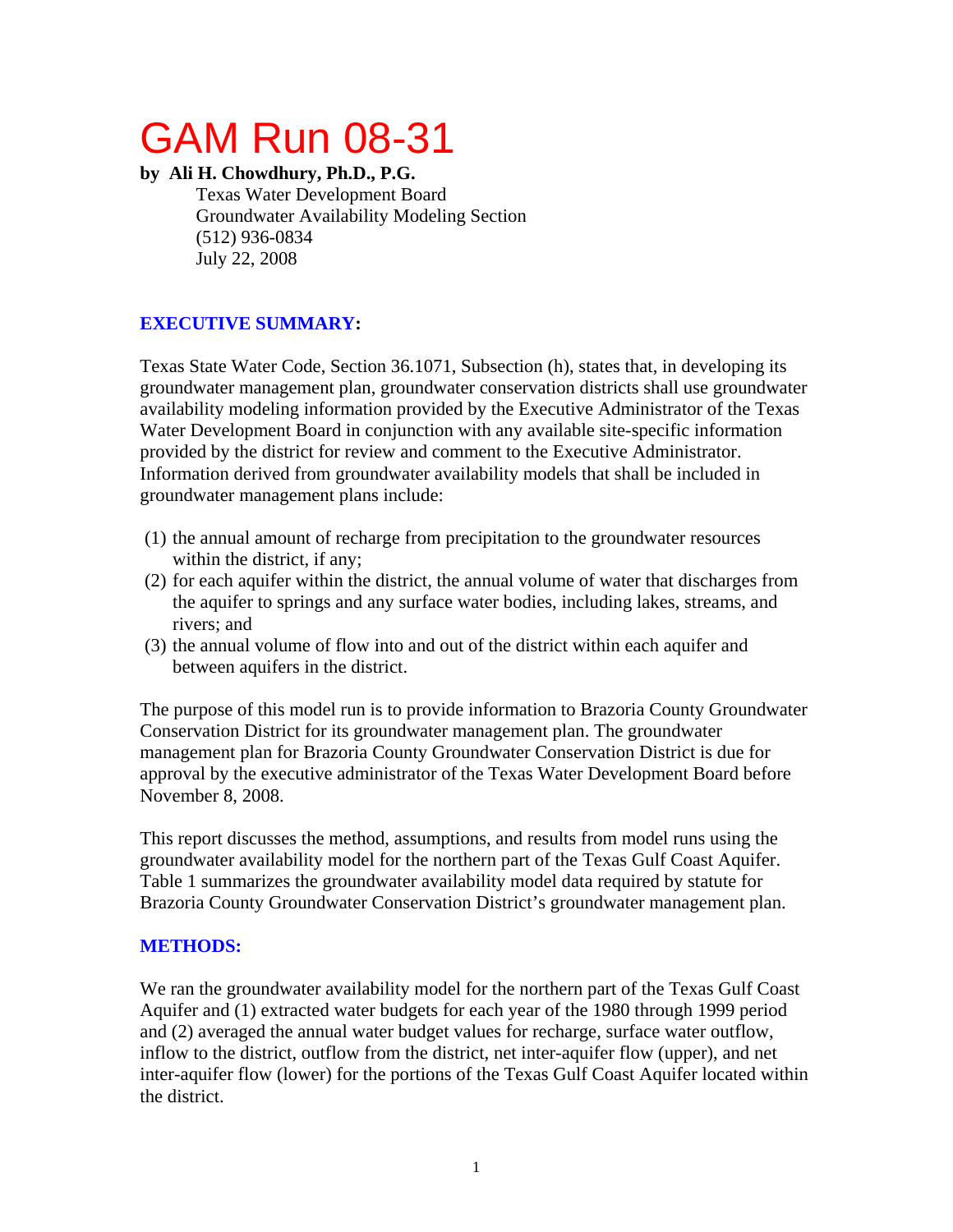The groundwater availability model for the northern part of the Gulf Coast Aquifer uses MODFLOW's General Head Boundary Package to simulate groundwater recharge and groundwater-surface water interaction. The general head boundary was assigned over the outcrop areas of the Chicot, Evangeline, and the Jasper aquifers and the Burkeville Confining System. To estimate groundwater recharge and groundwater-surface water interaction separately, we zoned the surface water courses separate from the remainder of the outcrop areas in ArcGIS. We loaded these zones into Processing Modflow for Windows (Chiang and Kinzelbach, 1998) and ran the water budget tool to estimate groundwater flow in each zone.

#### **PARAMETERS AND ASSUMPTIONS:**

- We used version 2.01 of the groundwater availability model for the northern part of the Texas Gulf Coast Aquifer. For detailed discussion on assumptions and limitations of the groundwater availability model for the northern part of the Gulf Coast aquifer, please refer to Kasmarek and Robinson (2004) and Kasmarek and others (2005).
- The groundwater availability model for the northern parts of the Texas Gulf Coast Aquifer includes four layers representing:
	- 1. the Chicot Aquifer (Layer 1),
	- 2. the Evangeline Aquifer (Layer 2),
	- 3. the Burkeville Confining System (Layer 3), and
	- 4. the Jasper Aquifer (Layer 4).
- We used Processing Modflow for Windows (Chiang and Kinzelbach, 1998) version 5.3 as the interface to process model output results.
- Quality of model calibration can be estimated using root mean square error. The root mean square error evaluates differences between measured and simulated water levels in the wells considered for calibration. The root mean square error is 31 feet for the Chicot aquifer, 45 feet for the Evangeline aquifer, and 38 feet for the Jasper aquifer for the calibration year 2000.
- We assumed that in the outcrop where surface water courses intersect the general head boundary, the general head boundary simulates groundwater-surface water interaction. In the rest of the outcrop, groundwater recharge occurs into the aquifer depending on the water level elevation head and hydraulic conductance values assigned in the general head boundary model cells.

# **RESULTS:**

A groundwater budget summarizes the water entering and leaving the aquifer according to the groundwater availability model. Selected components were extracted from the groundwater budget for the aquifers located within the district and averaged over the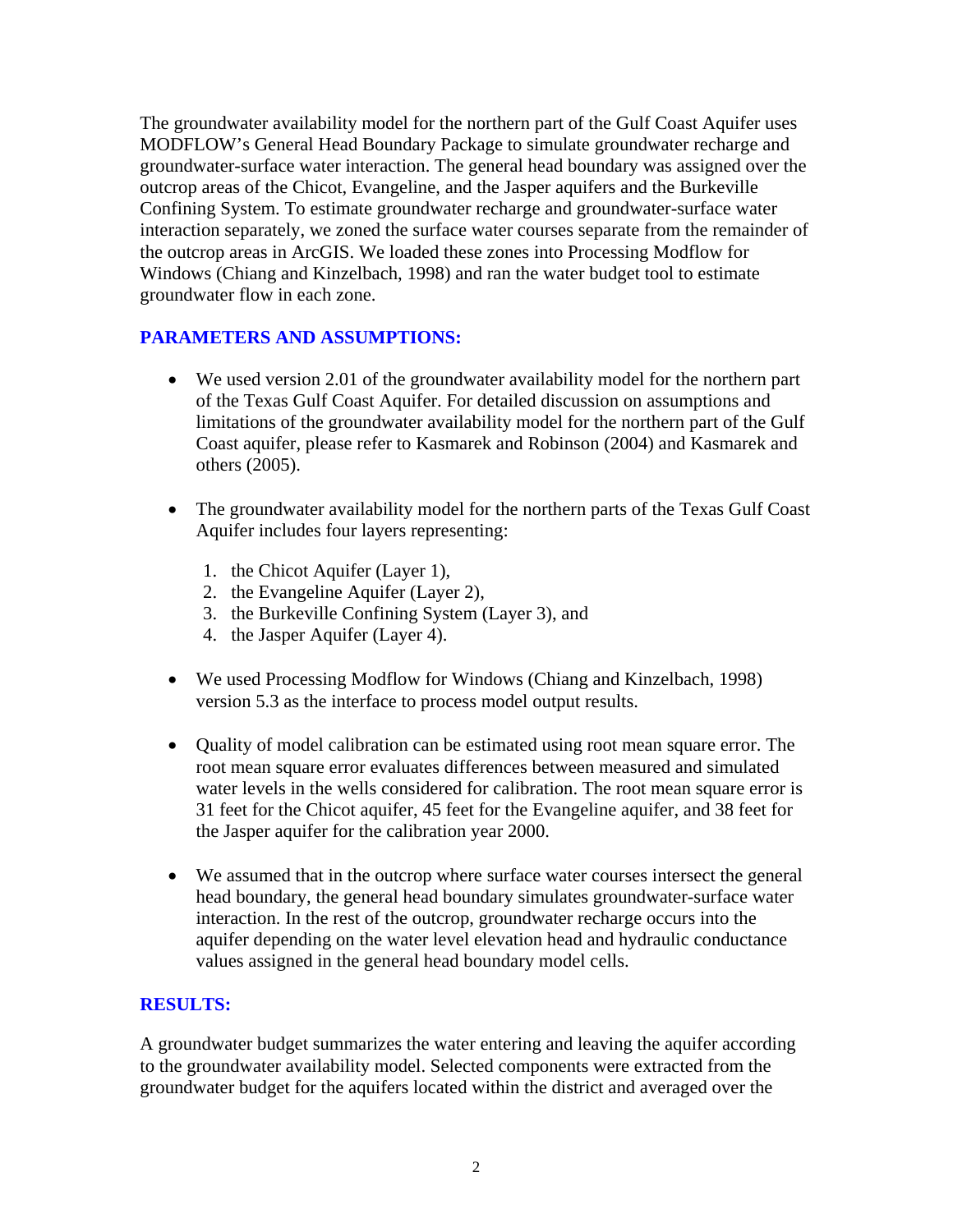duration of the calibrated portion of the model run (1980 to 1999) in the district, as shown in Table 1. The components of the modified budgets shown in Table 1 include:

- Precipitation recharge—This is the areally distributed recharge sourced from precipitation falling on the outcrop areas of the aquifers (where the aquifer is exposed at land surface) within the district.
- Surface water outflow—This is the total water exiting the aquifer (outflow) to surface water features such as streams, reservoirs, and wetlands.
- Flow into and out of district—This component describes lateral flow within the aquifer between the district and adjacent counties.
- Flow between aquifers—This describes the vertical flow, or leakage, between aquifers or confining units. This flow is controlled by the relative water levels in each aquifer or confining unit and aquifer properties of each aquifer or confining unit that define the amount of leakage that occurs. "Inflow" to an aquifer from an overlying or underlying aquifer will always equal the "Outflow" from the other aquifer.

The information needed for the district's management plan is summarized in Table 1. It is important to note that sub-regional water budgets are not exact. This is due to the size of the model cells and the approach used to extract data from the model. To avoid double accounting, a model cell that straddles a political boundary, such as district or county boundaries, is assigned to one side of the boundary based on the location of the centroid of the model cell. For example, if a cell contains two counties, the cell is assigned to the county where the centroid of the cell is located.

Although independent groundwater recharge estimates from precipitation are not available at the present time from other sources, Sandeen and Wesselman (1973) estimated the amount of water that may flow out of the Chicot and Evangeline aquifers into adjacent counties. They suggested that about 37,000 acre-feet per year (33 million gallons per day) of groundwater may flow out of the Chicot and Evangeline aquifers when 1,120 acre-feet per year (1 million gallons per day) of water was being pumped causing development of a hydraulic gradient of 21 feet per mile.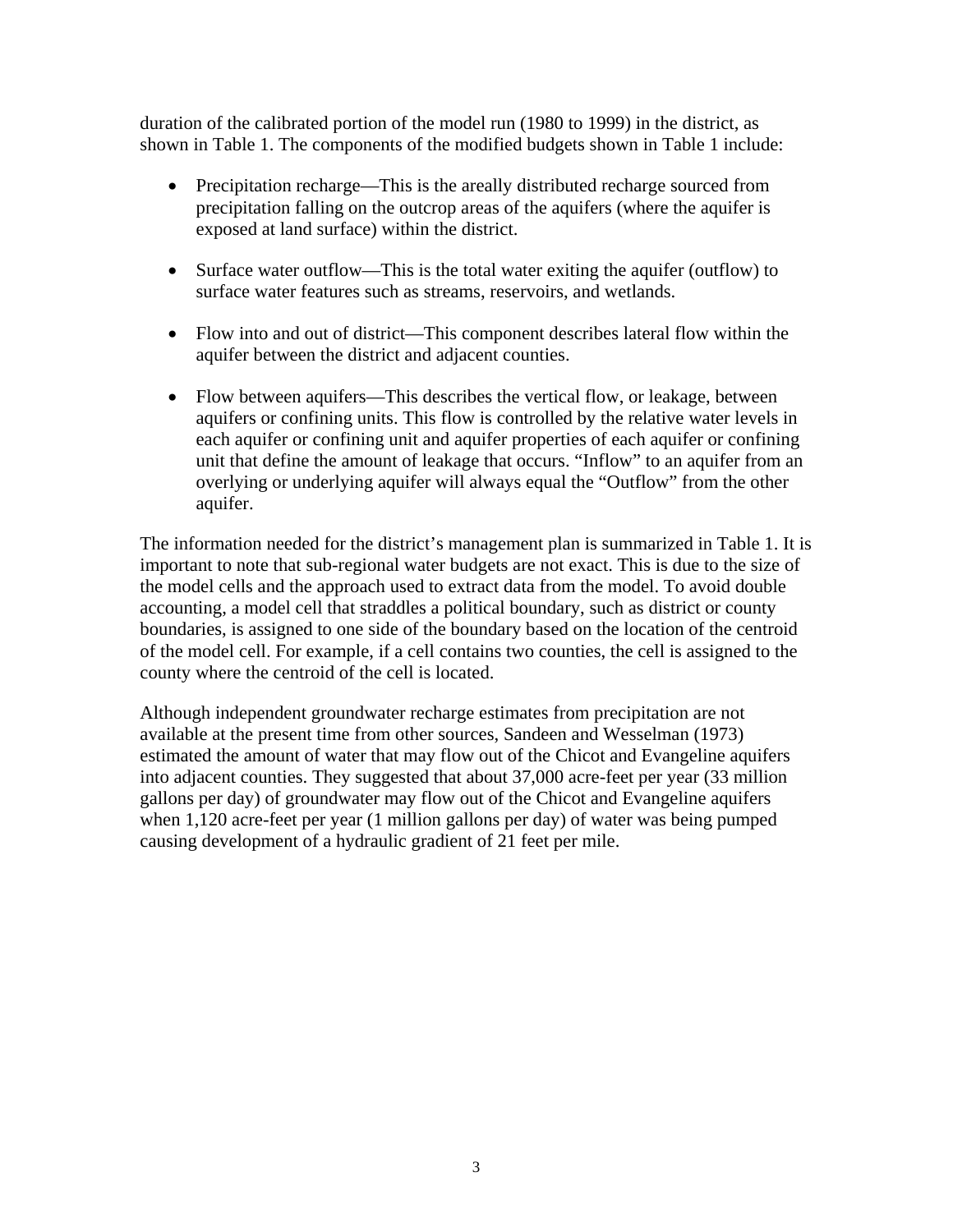Table 1: Summarized information needed for Brazoria County Groundwater Conservation District's groundwater management plan. All values are reported in acrefeet per year. All numbers are rounded to the nearest 1 acre-foot.

| <b>Management Plan</b>                                                                                                                       | <b>Aquifer or confining unit</b>                     | <b>Results</b> |
|----------------------------------------------------------------------------------------------------------------------------------------------|------------------------------------------------------|----------------|
| requirement                                                                                                                                  |                                                      |                |
| Estimated annual amount of<br>recharge from precipitation to<br>the district <sup>®</sup>                                                    | <b>Chicot Aquifer</b>                                | 16,182         |
|                                                                                                                                              | Evangeline Aquifer                                   | $\theta$       |
|                                                                                                                                              | <b>Burkeville Confining System</b>                   | $\theta$       |
|                                                                                                                                              | Jasper Aquifer                                       | $\overline{0}$ |
| Estimated annual volume of<br>water that discharges from the<br>aquifer to any surface water<br>body including lakes, streams,<br>and rivers | <b>Chicot Aquifer</b>                                | $\overline{0}$ |
|                                                                                                                                              | <b>Evangeline Aquifer</b>                            | $\overline{0}$ |
|                                                                                                                                              | <b>Burkeville Confining System</b>                   | 0              |
|                                                                                                                                              | Jasper Aquifer                                       | $\theta$       |
| Estimated annual volume of<br>flow into the district within<br>each aquifer in the district                                                  | <b>Chicot Aquifer</b>                                | 45,567         |
|                                                                                                                                              | <b>Evangeline Aquifer</b>                            | 34,235         |
|                                                                                                                                              | <b>Burkeville Confining System</b>                   | 0              |
|                                                                                                                                              | Jasper Aquifer                                       | $\overline{0}$ |
| Estimated annual volume of<br>flow out of the district within<br>each aquifer in the district                                                | <b>Chicot Aquifer</b>                                | 39,586         |
|                                                                                                                                              | <b>Evangeline Aquifer</b>                            | 35,598         |
|                                                                                                                                              | <b>Burkeville Confining System</b>                   | 0              |
|                                                                                                                                              | Jasper Aquifer                                       | $\theta$       |
| Estimated net annual volume<br>of flow between each aquifer<br>in the district                                                               | <b>Evangeline to Chicot Aquifer</b>                  | 3,959          |
|                                                                                                                                              | Evangeline to Burkeville Confining System            | 0              |
|                                                                                                                                              | Burkeville Confining System to the Jasper<br>Aquifer | $\theta$       |

\* Note that groundwater recharge in the groundwater availability model for the northern parts of the Texas Gulf Coast Aquifer was estimated using a General Head Boundary Package.

#### **REFERENCES:**

- Chiang, W.H. and Kinzelbach, W., 1998, Processing Modflow: A simulation system for modeling groundwater flow and pollution, Hamburgh, Zurich, variously paginated.
- Kasmarek, M.C., and Robinson, J.L., 2004, Hydrogeology and simulation of groundwater flow and land-surface subsidence in the northern part of the Gulf Coast aquifer system, Texas: U.S. Geological Survey Scientific Investigations Report 2004-5102, 111p.

Kasmarek, M.C., Reece, B.D., and Houston, N.A., 2005, Evaluation of groundwater flow and land-surface subsidence caused by hypothetical withdrawals in the northern part